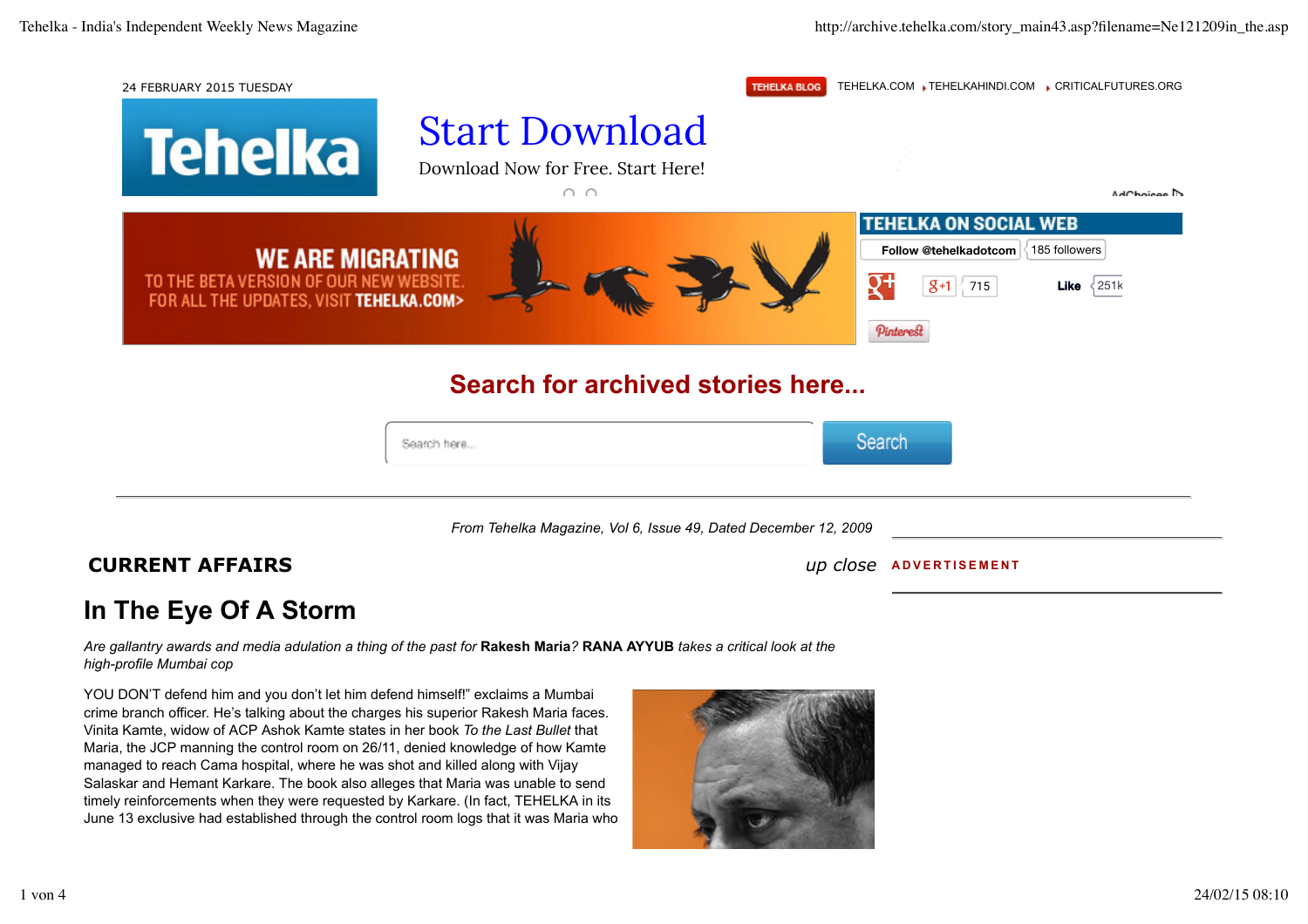had sent the three officers to Cama hospital.)

The charges have sent shockwaves through the police force and jolted Maria, a 1981 batch IPS officer with a near-pristine record. Maria, who comes from a film background but turned away from the silver screen and towards the discipline of the police force, was so shocked by the allegations in the book that he offered his resignation, asking only that he be given an opportunity to place his side of the story on record. The Maharashtra Home Department is mulling this situation, even as it battles stinging criticism for endemic infighting in the Mumbai Police. An administrative official in the home department states, "Even if her allegations are baseless, one cannot dismiss them as she is the wife of a 26/11 martyr. It's a very touchy issue."



**Photo:** DEEPAK SALVI

But what of the man facing the brunt of the allegations? Rakesh Maria, who spoke to TEHELKA but refused to come on record, is indeed hurt. Maria, immortalised as the fiery police officer of books like Suketu Mehta's award-winning *Maximum City* and in Anurag Kashyap's film *Black Friday,* as the shrewd and no-nonsense police officer who played a big role in cleaning up the underworld and unearthing the 1993 Mumbai blasts conspiracy is certainly daunted by the fact that a big question mark now stands over his 28-yearold career which, he says, has been "clean and rewarding".

While not responding directly to the charges facing him, Maria does defend the police force from the flak it got after 26/11. "The criticism," says Maria, "was uncalled for and unjustified because none of our officers backed out from their jobs. It was the first time we faced an attack of this nature. We lost some of our best officers and the morale of the police force took a blow but that didn't affect any of them. Each officer present did what he was supposed to. The terrorists were cornered and restricted within the first half hour. Thanks to whom? The Mumbai Police."

Maria is also accused of charges ranging from not having gone to the site of the attacks even once in three days, to misleading then police commissioner Hasan Gafoor about the deaths of Kamte, Karkare and Salaskar. He refuses comment and maintains that his side of the story has been told to the Pradhan Committee, which probed 26/11.

Fifty-one-year-old Rakesh Maria started his career in 1981 as the Assistant Superintendent of Police in Akola. When he moved to Mumbai in 1986, his real calling came to the fore. It was his role in solving the 1993 Mumbai blasts case that won him fame as an investigator with an amazing network of informers. But as always, with fame comes its share of rivalries and controversies. While Maria was credited with cracking the 2003 Mumbai blasts case and was later made a part of an informal Anti-Terrorist Squad that was to look into the blasts, a 2005 IB report cast doubts on the veracity of the intelligence Maria had provided about the terrorists. The report suggested that Maria and his team had concocted the names of terrorists who didn't even exist. In 2005 itself, Maria's team was disbanded by then Police Commissioner RS Sharma. While a senior official questioned by the IB suggested that the IB report was true, another senior official who refused to be named said it was a major frame up to cut Maria down to size. It was also an incident that brought to the fore the ugly factionalism in the Mumbai Police, the very factionalism that stands almost completely exposed by Vinita Kamte's book or by the fact that her book, significantly, was launched by Mumbai Police Commissioner D Sivanandan.

Though he has many foes in the system and few friends, Maria diplomatically dodges the question of lobbies, giving it the euphemism "healthy competition". Whether it is a frame-up or just a case of emotions running amok will be known only when the whole truth comes into the picture. An official states, "Nobody stands by a police officer in the time of crisis. They use you and then leave you to fend for yourself." For now, Maria is carrying on with his work, stung though he is by the allegations. He still

## **Pridento VMS**

**Besucherverwaltung** 



## **ADVERTISEMENT**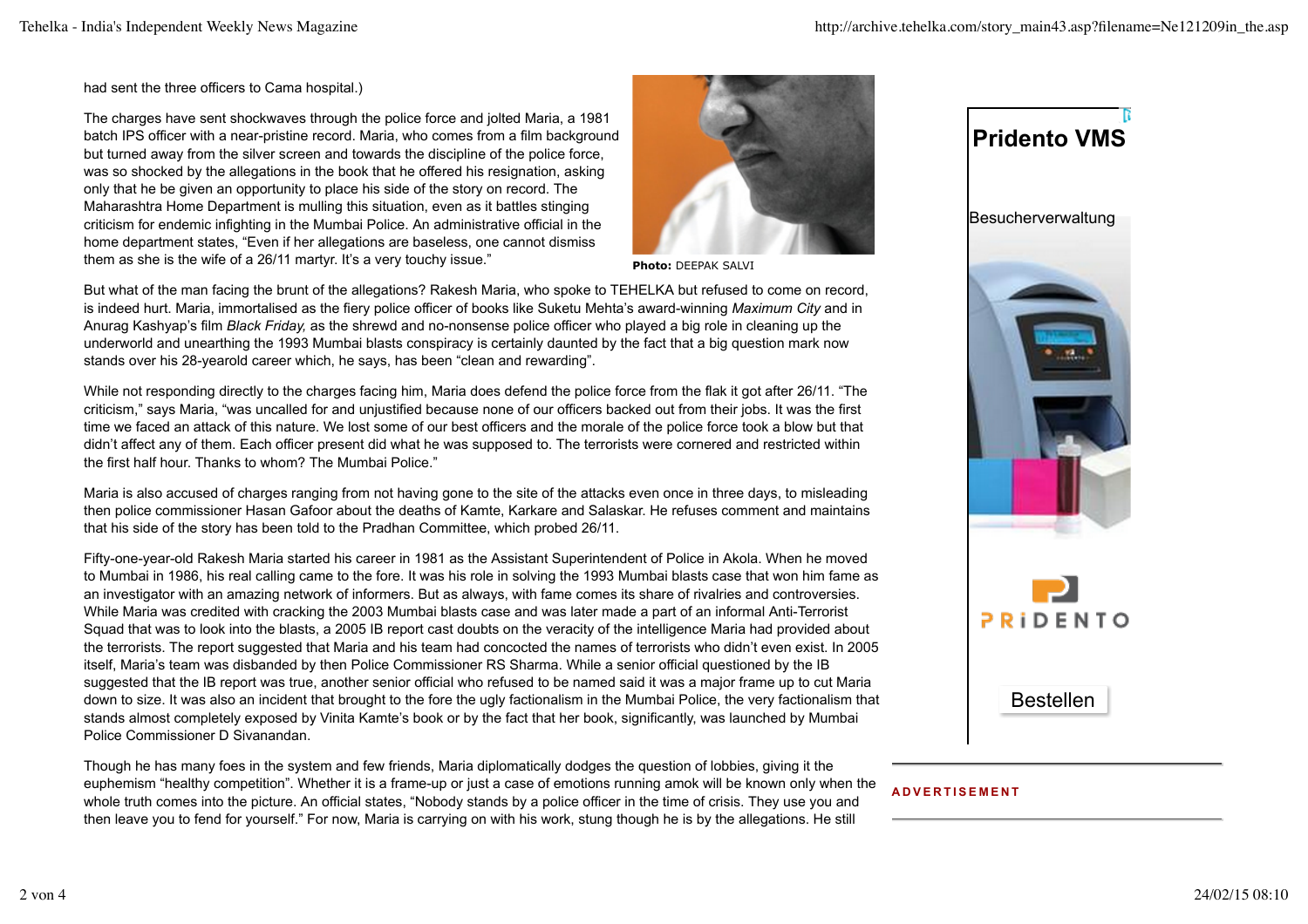meets each and every visitor who comes to see him. And come they do, from all walks of life.

MARIA'S OFFICE, a sprawling room on the first floor of the massive Mumbai Police headquarters, adjoins the cells were hardened criminals are housed. This lock-up witnesses his shrewd questioning – or his wrath. His cabin is often surrounded by journalists who wait for the evening darbar, or "Maria's darbar" as it is called, where his department feeds the press stories of its gallantry which find their way into the newspapers the next day. Outside the office waits a patient queue of people his assistants try to dissuade, saying, "Saheb will not be free for another three hours." However, wait they do. An elderly lady whose son-in-law has beaten up her daughter. A man whose cycle has been stolen.

Says a batchmate of Maria, not wanting to be named, "All this while he had been enjoying the media glorification, encouraging it and loving it, giving them stories of his gallantry. Let him also get used to this. Why is he reacting now when the media is asking him questions, raised after much research, by someone who lost her husband in the attack?"

"In a democratic set-up, everyone has the right to ask questions and get answers.

However, once you get the answers, you should not go about trying to prove them wrong," responds Maria with no trace of anger or vindictiveness, something filmmaker Mahesh Bhatt and his colleagues endorse. "He doesn't sugar-coat things; he calls a spade a spade and doesn't philosophise on terrorism," says Bhatt, who first met him in 1993 when Maria was a DCP handling Sanjay Dutt's interrogation. "He told me bluntly, 'This man is responsible for keeping weapons that were used. You have to face that.' That's Rakesh Maria. It's people like him who are needed but are being demoralised." It was Maria who asked Dutt to confess his role in the Mumbai blasts to his father after Sunil Dutt said his son was innocent.

While Maria also received a great deal of criticism for the arrests of several Muslims after the Ghatkopar blasts of July 2003, many, including activists, concede that Maria's ability to address the situation with an unbiased attitude also helped restore faith in the Mumbai Police. His bluntness and his straightforwardness might not have earned him many friends, but have won him the respect of juniors such as ACP (Crime) Deven Bharati, who says, "Maria is an extremely dedicated and sharp official and investigator who stands by his juniors all the time."

Maria revealed Tiger Memon's involvement in the 1993 blasts by successfully catching and interrogating Asghar Mukadam and Badshah Khan, Tiger Memon's secretary. Later, in 2006, when under Meeran Borwankar the police had to let off many in the underworld like Iqbal Kaskar, Anil Parab and Ghulam Mustafa on grounds of insufficient evidence, it was again Maria who was brought in to use his enviable network of informers and break the back of the underworld. An official who has worked with Maria said: "He knows even the underworld small fry like the back of his hand. At times, our memory fails us but he comes up with names and cases no matter how old they may be within a minute."

While colleagues speak of his sharpness, politicians believe Maria is being made a scapegoat. A senior minister in the state government adds, "How can you blame him? He was directed to go to the control room and he went right there and took charge. Our own administration and ministers were nowhere to be seen that night. Now, we're looking for an easy way out."

'HE DOESN'T SUGAR-COAT THINGS; HE CALLS A SPADE A SPADE AND DOESN'T PHILOSOPHISE ON TERRORISM,' SAYS MAHESH BHATT

'EVEN IF HER ALLEGATIONS ARE BASELESS, ONE CANNOT DISMISS THEM AS SHE IS THE WIFE OF A 26/11 MARTYR,' SAYS A HOME DEPARTMENT OFFICIAL

For now, Maria — an avid footballer who represents Mumbai Police in state-level matches — has written a detailed letter to the home secretary explaining his side of the story and describing the events of that night. He is eager to know what the state is doing to bring out the true story of 26/11. "What matters to me is what the people who you've seen outside waiting in queue think